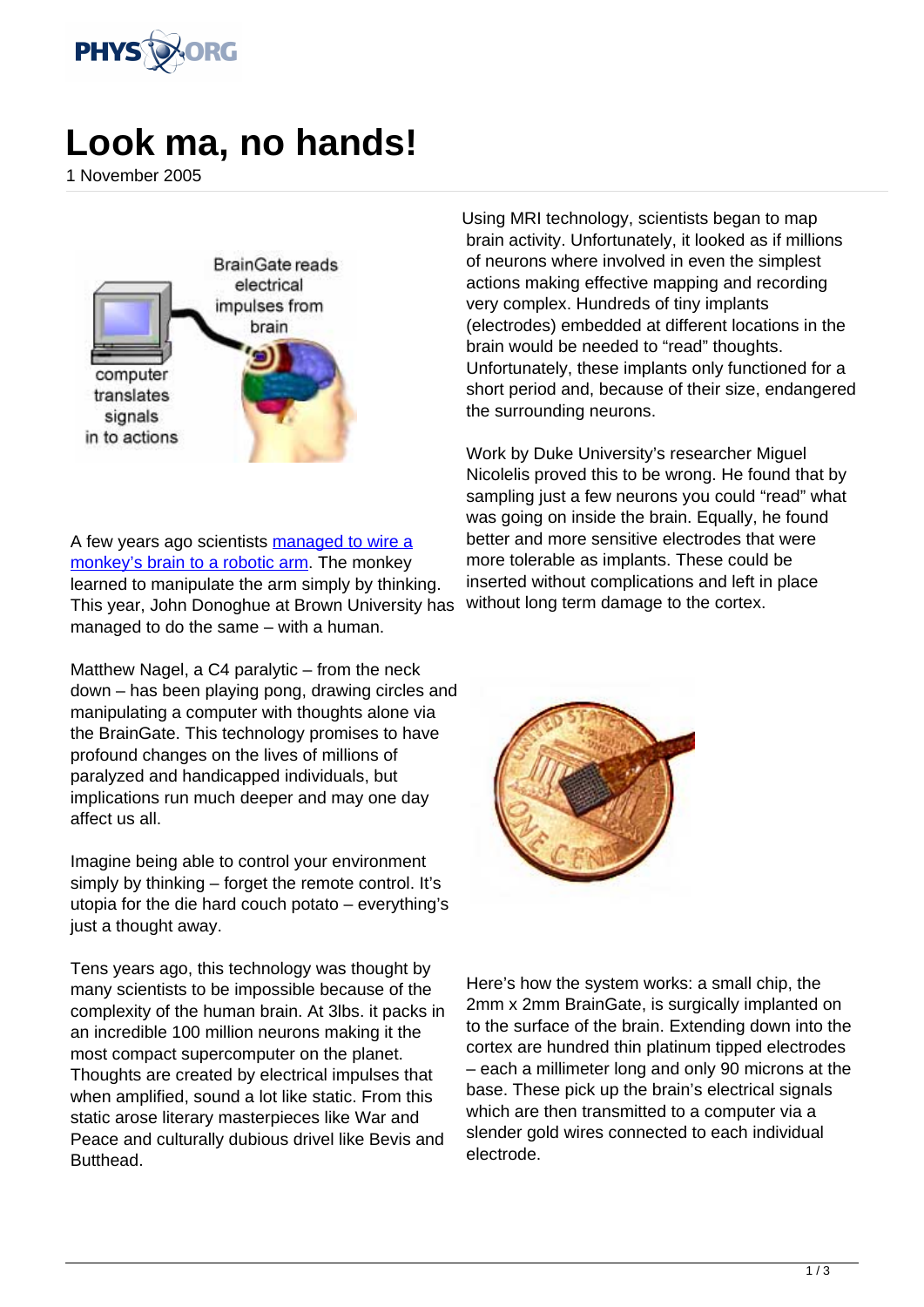

After implantation, the computer system needs to "learn" what the brain-generated electrical impulses mean. Nagel preformed predetermined movements in his mind: move arm left, lift hand, rotate wrist. Each movement generated a unique signal that could be recorded. After that, he was hooked to a joystick via a computer. The computer registered his now remembered thought patterns and moved the joystick accordingly – without any physical intervention whatsoever.

This learning process can be slow and frustrating, but Nagel quickly learned to control the cursor and use it to perform basic tasks like opening programs and reading email. He started by thinking of making by Chuck Rahls, Copyright 2005 PhysOrg.com movements with a mouse, but now simply "thinks" of a cursor movement and his brain translates that desire in to electrical impulses that, via the computer, move the on screen cursor. His brain has assimilated the implant and controls it as if it's party of the body – like a hand.

Complications from the implanted electrode appear to be few as it has already worked in monkeys for over 1000 days. However, long term problems may yet arise, according to John Donahue, the systems developer.

Other researchers have begun demonstrating less invasive methods of tapping brain waves such as external electrodes – with limited success, but Donoghue remains convinced implants will remain the best choice: "No other method gives you the power and clarity you need to transform this noisy signal into something that a patient can use."

As futurist and scientist, it's hard not to see the explosive implications of this exciting technology. Now scientists are reading this cortex-generated electrical information, much like your first CD player read songs. Very soon they may be able to "write" information as well – just like a CD burner.

People could actually be "programmed" or fed enormous quantities of information – possibly without even engaging higher level brain activity. This would change how we communicate – think directly at your friends instead of speaking, learn – in your sleep, remember perfectly - your memories could be stored "off line" on some external device.

More importantly, it will affect how we interact with our environment.

If all you need to do is think about something you want and it happens – exactly what Mr. Nagel is now doing, the only thing missing are the connections to the external world – already available with current technology.

No more searching for that pesky remote – or anything else for that matter. Everything may just be a thought away – much sooner than even the most optimistic couch potato dreamed of.